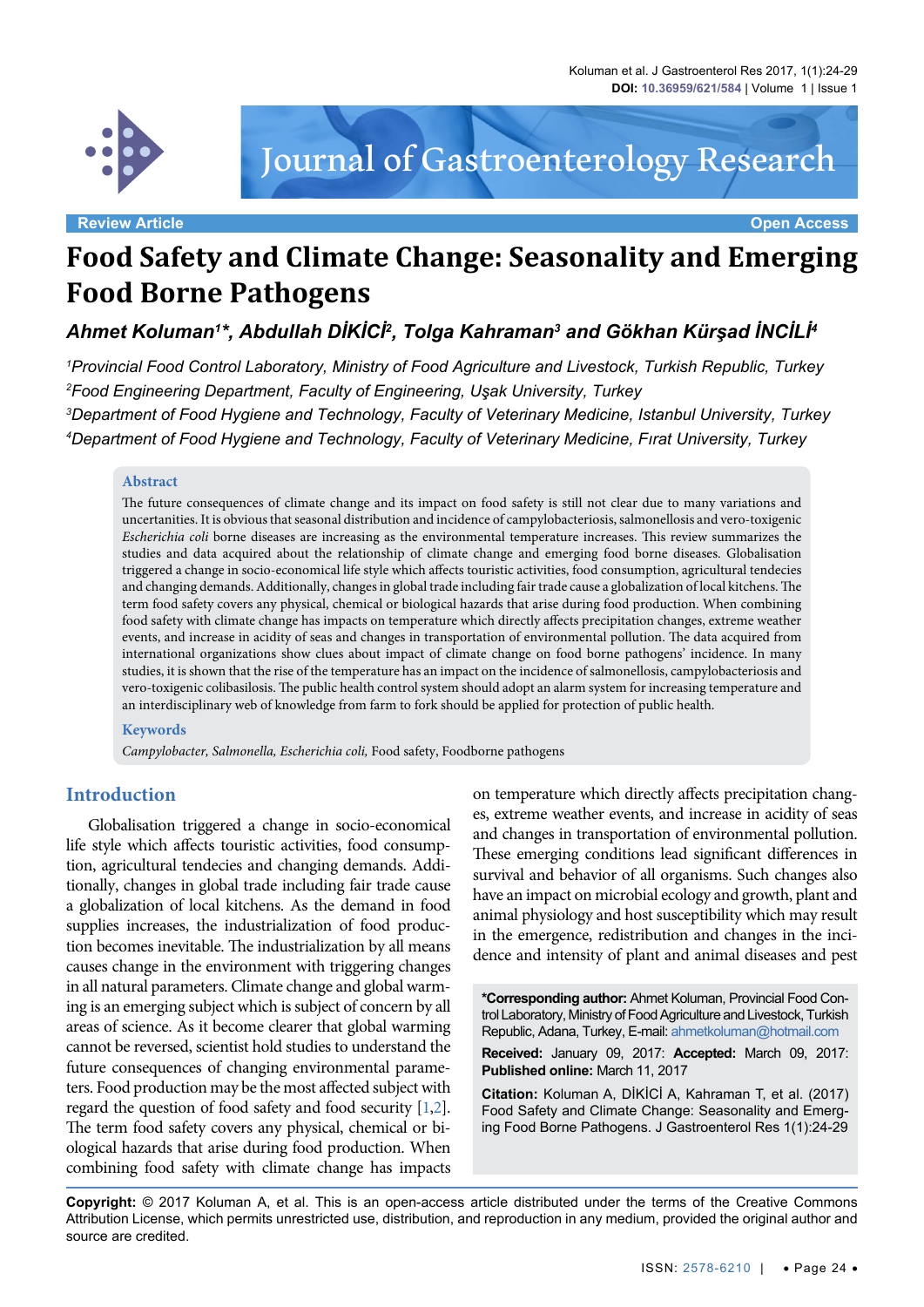<span id="page-1-0"></span>

infestations, all of which could impact foodborne diseases and zoonoses [\[3](#page-5-2)[-6\]](#page-5-3).

#### **Food borne diseases and environmental changes**

Climate change and its impact on food safety which has many variations and uncertanities to determine, lead confusing predictions [\[7\]](#page-5-4). However, many studies held about this subject made the picture get clearer. [Figure 1](#page-1-0) taken from Altizer, *et al.* [\[8](#page-5-5)] shows research focused on associations between infectious disease and climate change has increased steadily over the past 20 years. In [figure 1](#page-1-0), total research interest in climate change (open symbols) or infectious disease (closed symbols), the frequency of papers referencing a climate-disease link in the title has nearly doubled over last two decades.

#### **Food borne diseases and sources of contamination**

Dramatic changes in climatic patterns are taught to effect environment, agents and hosts. This may trigger a change in routes of contamination, changes in niches and survival patterns, changes in the stable characteristics of food and feed [[3](#page-5-2)[-6](#page-5-3)]. As the raw material processed the exposure and risk of pathogen contamination increases. To combat this situation additives and protectants are applied. If the raw material is heavily contaminated and no preventative measures taken, the final food product will be heavily contaminated and will be a concern for public health. The climate change may trigger mechanisms of contamination with floods, with changing precipitation patterns and changing adaptation abilities of pathogens [\[9-](#page-5-6)[11\]](#page-5-7). At the same time, vectors and pathogens' survival rates and spread will rise which will cause an increase in the contamination rates [\[11](#page-5-7),[12\]](#page-5-8).

Food borne diseases have seasonal distribution changes that may be caused by changes in precipitation and temperature. Floods are also having an effect on food borne diseases. After floods, increases in diarrhoeal and respiratory diseases are observed, globally, transmission is increased where there is crowding of displaced populations [\[11](#page-5-7),[13\]](#page-5-9). These increases are probably related to damage to the home environment and economic losses and may persist for more than a year after flooding. It can be assumed that rise in environmental temperature and changes in precipitation parameters lead a rise in the food borne diseases [\[7](#page-5-4)[,14\]](#page-5-10). Relationship between food borne diseases and environmental changes was reported by several authors [\[13](#page-5-9)[,15](#page-5-11)[-17](#page-5-12)]. Foodborne diseases classified as emerging diseases and monitored more routinely due to changing climate conditions which are easily screened and classified. These emerging pathogens include; *Salmonella* spp., *Campylobacter jejuni*, *Listeria monocytogenes*, *Vibrio* spp., and some viral diarrhoeal syndromes [[18\]](#page-5-13).

#### **Bacterial contaminants and foodborne diseases**

All monitored food borne pathogens are tought to be affected by seasons [\[18\]](#page-5-13). Screening of emerging food borne diseases is reported for *Campylobacter* spp., *Salmonella* spp. and Vero-toxigenic *Escherichia coli*.

**Food borne** *Campylobacter* **infections:** *Campylobacter* is a microaerophilic, thermotolerant pathogen which has a minimal infection dose around 500 cfu/mL [\[19\]](#page-5-14). Campylobacteriosis is the most common bacteri-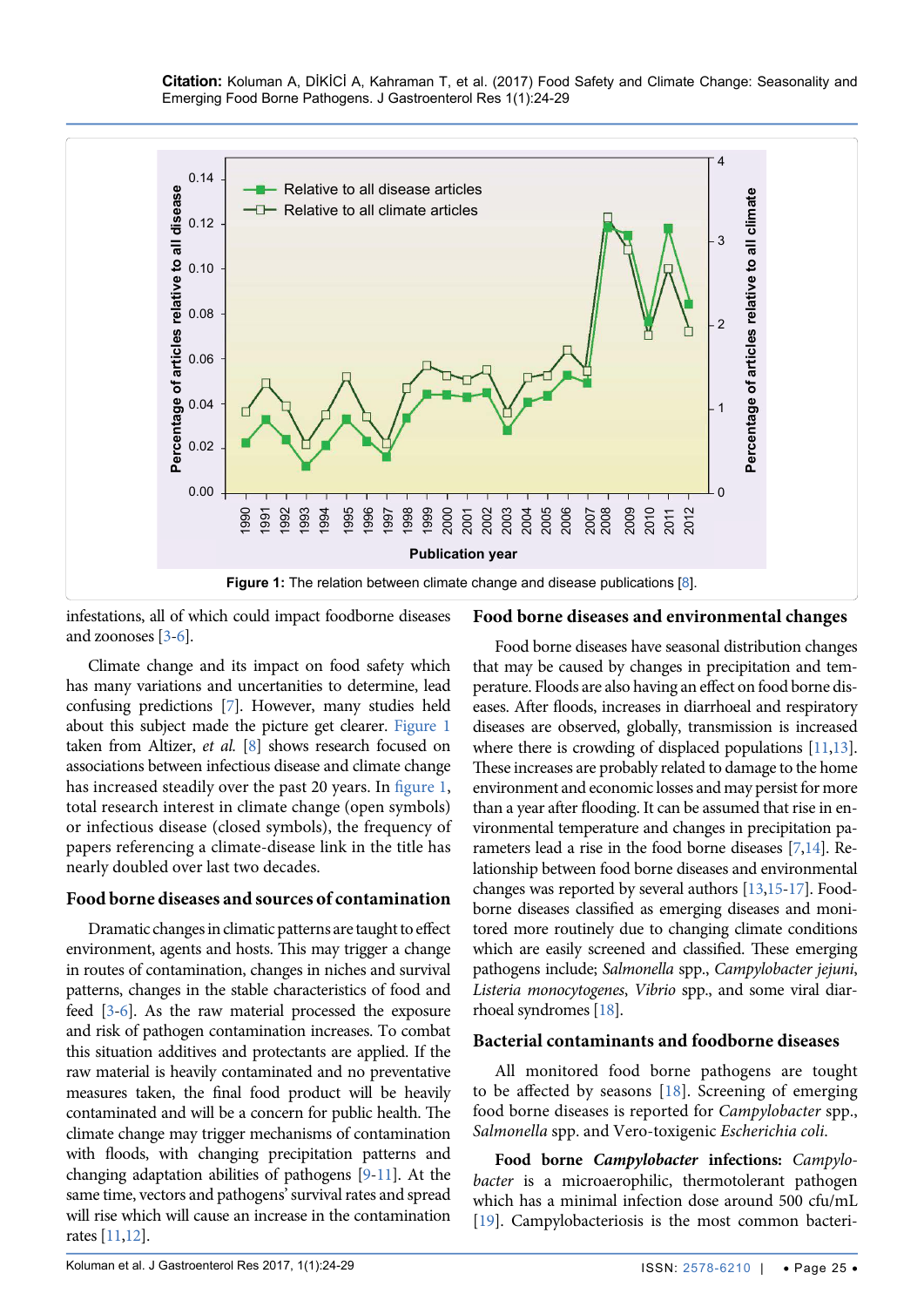<span id="page-2-0"></span>

al cause of diarrhoeal disease in the world, and the most common species associated with human infection are *Campylobacter jejuni*, *C. coli*, and *C. lari* [\[20](#page-5-15)]. The incubation period changes from two to five days. Common clinical symptoms include watery, sometimes bloody diarrhoea, abdominal pain, fever, headache and nausea. In some cases, infection may trigger reactive arthritis and Guillain-Barré syndrome. Outbreaks are associated with the ingestion of contaminated food or water. Person-to-person transmission is reported but rare [\[2](#page-5-1),[3\]](#page-5-2).

Kovats, *et al*. [[21\]](#page-5-16) held a study to determine the seasonal pattern of *Campylobacter* infections in 18 different countries in 3 different continents. The results showed that in Europe there is a significant seasonality with a peak in recorded between April and May. On the contrary, in North American continent, Canada, the peak recorded between June and July. However, no peak recorded in Australian continent.

It is obvious that *Campylobacter* is a termophilic microorganism and rises in campylobacteriosis is normal in warm seasons. The seasonal distribution can be seen in [figure 2](#page-2-0) and [figure 3](#page-3-0). Cullen [[22](#page-5-17)], reported that the incidence of *Campylobacter* borne infections will rise at a rate of 3% in coming decades. These increases are supported by thermophilic character of the bacteria and changing consumer preferences.

**Food borne salmonellosis:** *Salmonella* is an emerging pathogen that is isolated at high levels and not only effects flock health but also has a significant effect on public health. Salmonellosis is the second most commonly reported gastrointestinal infection and an important cause of foodborne outbreaks in the EU/EEA. Range of wild and domesticated animals are reservoirs for *Salmonella* species, and humans are usually infected through ingesting contaminated, undercooked food. Additionally, other exposures that have been linked to infections are travel, pet products and direct contact with live animals, also including exotic pets [\[1](#page-5-0),[3\]](#page-5-2). Outbreaks occur frequently and they can have a multinational scope due to cross-border travelling as well as food and animal trade. In a survey held in European Union, a 1 °C rise in global temperature was observed to trigger a rise in weekly *Salmonella* incidence which is shown in [figure 4](#page-3-1) [\[23](#page-5-18)].

In different studies held in different regions reported that there is a significal relationship between increasing environmental temperature and salmonellosis [[15](#page-5-11)[,24](#page-5-19)[-27](#page-5-20)]. In European Union, number of salmonellosis cases increases during the hot months of the year [\(Figure 5](#page-4-0)). The effect of temperature on *Salmonella* is quite consistent across a range of different regions [\[11](#page-5-7)]. *Salmonella Enteritidis* appears to be more sensitive to the effects of environmental temperature, as compared with *Salmonella Typhimurium*  [\[23](#page-5-18)]. Most published reports indicate that the heat tolerance of *Salmonella* increases as theaw decreases [\[28,](#page-5-21)[29\]](#page-5-22).

**Food borne vero-toxigenic** *Escherichia coli*: Food borne verocytotoxin-producing *Escherichia coli* (STEC/ VTEC) is identical by an acute onset of diarrhoea, which may be bloody, and is often show itself with mild fever and vomiting. The infection may lead to haemolytic uremic syndrome (HUS), affecting renal function. Infection is mainly acquired by consuming contaminated food, like undercooked contaminated beef or contaminated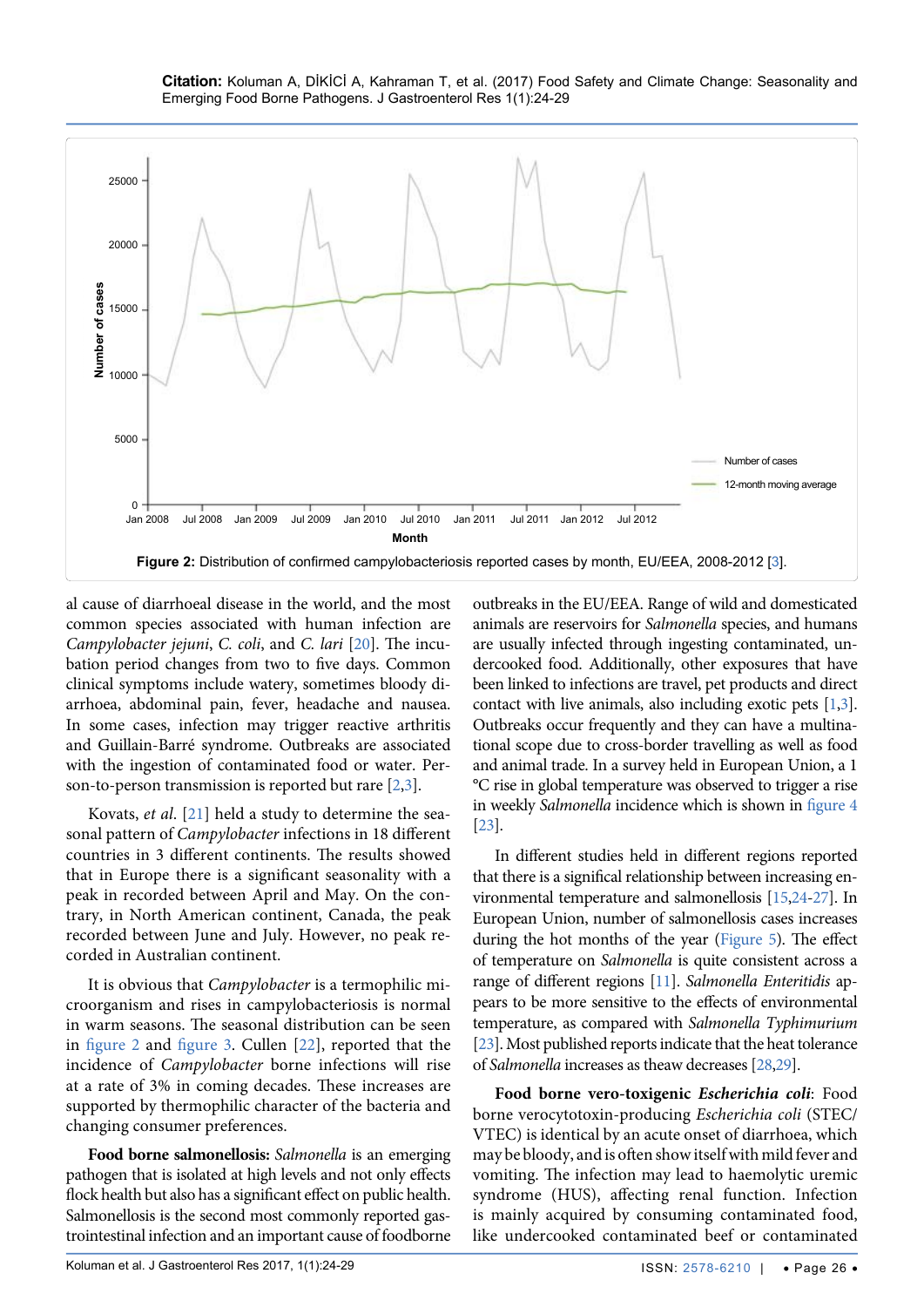**Citation:** Koluman A, DİKİCİ A, Kahraman T, et al. (2017) Food Safety and Climate Change: Seasonality and Emerging Food Borne Pathogens. J Gastroenterol Res 1(1):24-29

<span id="page-3-0"></span>

**Figure 3:** Distribution of confirmed campylobacteriosis reported cases by month in 2012 compared with 2008-2011 data, EU/EEA [[3\]](#page-5-2).

<span id="page-3-1"></span>

vegetables, or water, but person-to-person and direct transmissions from animals to humans may also lead disease. The main reservoirs for STEC/VTEC bacteria are cattle, goats and sheep [\[3](#page-5-2),[30](#page-5-23)[,31](#page-5-24)]. The seasonal peak in VTEC infections in late summer can be seen in [figure 6](#page-4-1). In EU there is a clear seasonality with an increase of infections in summer months between June and October between 2008-2011.

### **Results and Conclusion**

It is clear that incidence of emerging food borne pathogens show an increase with the increasing temperature. Climate change may trigger a change in survival, vector usage and niches [\[11\]](#page-5-7). With respect to farm to fork food hygiene aspect not only the crops but also the animals may become suspected to the rising temperatures and this may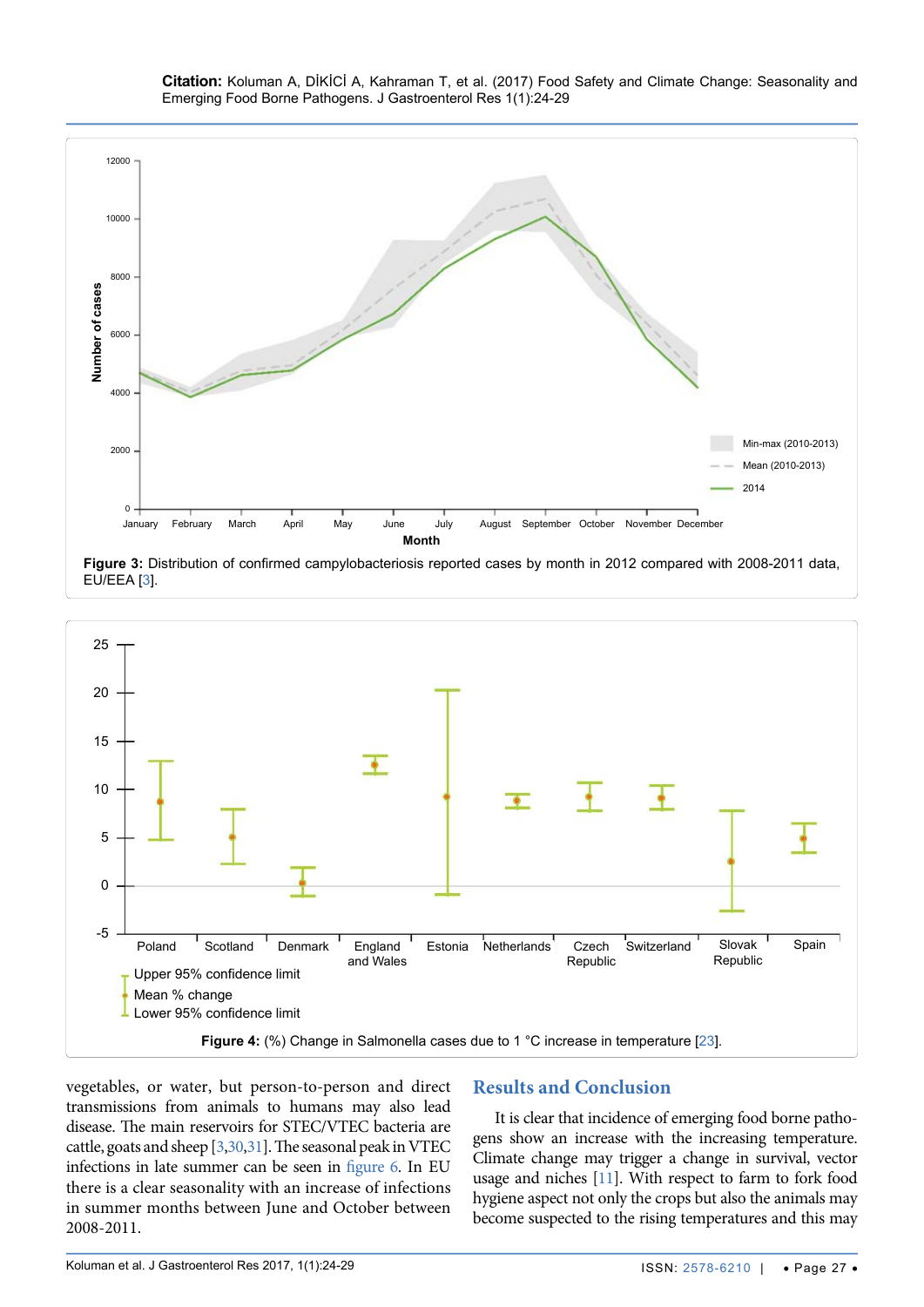

<span id="page-4-0"></span>

<span id="page-4-1"></span>

lead spread of the pathogens of concern. Recommendations on food safety management emphasize the need for broad input and coordination between all sectors involved in the "farm to fork" food chain, even though this remains a challenge in many countries. Recognizing, understanding and preparing for the impacts of climate change further highlight the need to promote interdisciplinary approaches to addressing challenges affecting food safety given the inter-relationships among environmental impacts, animal

and plant health impacts and food hygiene. Changing climate patterns have increased the priority and urgency to invest in disaster risk reduction, preparedness and response plans. As the plans built, key points should address food safety risks in the aftermath of natural disasters in the whole food chain. As building these plans, assessments of national infrastructure and operational capacity, and the ability to merge these capabilities on an international scale, in an effort to build emergency preparedness and response capacity